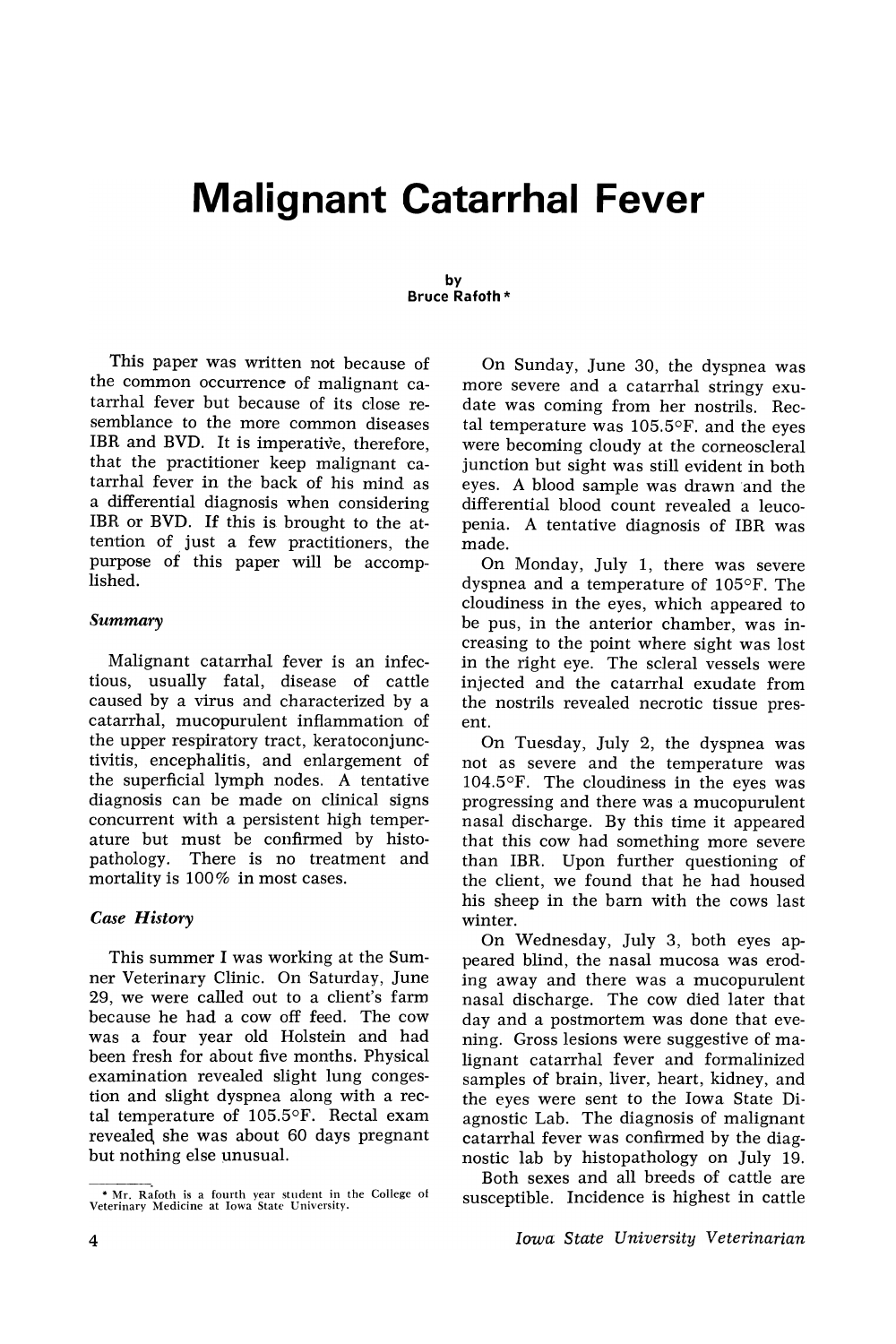six months to four years of age with the disease rarely occurring in cattle less than six months of age. Sheep do not develop the disease but appear to be a carrier of the virus. Deer can also contract the disease and show clinical signs similar to cattle as well as serve as a wild reservoir of the virus. Malignant catarrh can occur any time of year but is most common in fall and spring and occurs in most countries of the world. The disease has a very low morbidity and a very high mortality.

#### *Etiology and Pathogenesis*

The cause of malignant catarrh is a virus that is classified in the herpesvirus group. It is very difficult to isolate from the blood because it is closely associated with mononuclear leukocytes as well as lymphoid tissue cells of nodes and spleen but is not found in secretions or excretions. The route of entry of the virus into the bovine is not known but experimentally when it is administered parenterally it first attacks lymphoid tissue and replicates here. Many small lymphocytes are destroyed and germinal centers depieted resulting in a leukopenia. This leukopenia occurs at the same time that there is a rise in body temperature. The virus also attacks the vascular adventitia causing necrosis of the vessels which account for the gross lesions.

#### *Clinical Signs and Post-Mortem Lesions*

The incubation period in natural infection varies from three weeks to five months or even longer in some cases. The course of the disease is usually between four and 14 days. There are four forms of malignant head catarrh-peracute, alimentary form, head-and-eye form, and the mild form, with the head-and-eye form being the most common. In this form, onset is usually sudden with anorexia, agalactia, high fever (106-107°F.), rapid pulse (100-120/min.), a profuse mucopurulent nasal discharge, blepharospasm and congestion of scleral vessels.

Superficial necrosis is evident in the anterior nasal mucosa and on the buccal mucosa. The skin of the muzzle is usually

involved beginning with areas of necrosis around the nostrils which soon coalesce causing tenacious scabs over the entire muzzle. Similar lesions may be seen at the coronary band and between the toes. In acute cases, skin on the teats may slough and some animals develop a dermatitis. Superficial lymph nodes are usually enlarged.

The consistency of the feces varies from constipation to severe diarrhea and occasionally melena. Corneal opacity is always present to some degree. Jt starts as a narrow gray ring at the corneoscleraI junction and spreads centripetally. Persistent fever (greater than 103°F.) is characteristic of malignant catarrhal fever. Some animals develop an encephalitis and may show abrupt temperament changes.

Most of the gross lesions are caused by a necrotizing vasculitis which is due to the virus attacking the adventitia of the blood vessels. Gross lesions involve:

EYE: conjunctivitis and keratitis.

- MUZZLE: encrusted and eroded
- SKIN: exanthema-exuded lymph gives appearance of sweating.

RESPIRATORY SYSTEM:

- 1. Nasal cavity-serous to mucopurulent inflammation with ulcers and pseudomembranes.
- 2. Trachea-hyperemia to petechia and ulcers.

DIGESTIVE SYSTEM:

- 1. Oral cavity and esophagus-erosions and ulcers.
- 2. Abomasum-hemorrhage and ulcers.
- 3. Intestines-erosions, petechiae and excess mucus.
- 4. Liver-mottled with less than Imm white foci.

URINARY SYSTEM:

- 1. Kidney-2-4mm white foci.
- LYMPH NODES: retropharyngeal nodes are consistently enlarged.

Microscopic lesions are a generalized vasculitis with cellular accumulations in the adventitia.

#### *Diagnosis*

A presumptive diagnosis of malignant catarrhal fever can be made when the